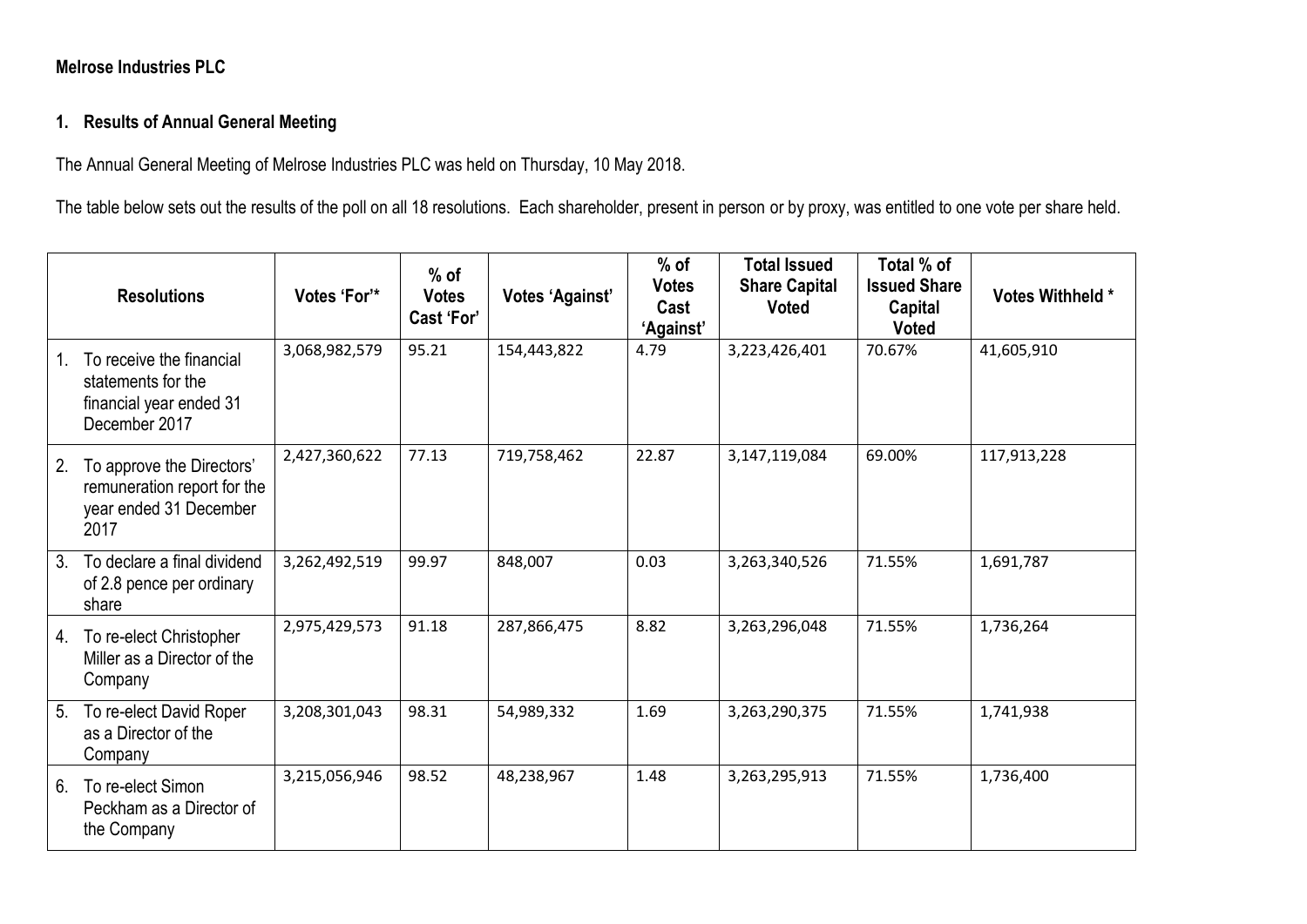| To re-elect Geoffrey<br>$7_{\cdot}$<br>Martin as a Director of the<br>Company      | 3,212,453,365 | 98.44 | 50,794,748  | 1.56  | 3,263,248,113 | 71.55% | 1,784,200   |
|------------------------------------------------------------------------------------|---------------|-------|-------------|-------|---------------|--------|-------------|
| To re-elect Justin Dowley<br>8.<br>as a Director of the<br>Company                 | 3,093,233,073 | 94.79 | 170,035,982 | 5.21  | 3,263,269,055 | 71.55% | 1,763,257   |
| To re-elect Liz Hewitt as a<br>9.<br>Director of the Company                       | 3,118,190,897 | 95.55 | 145,088,675 | 4.45  | 3,263,279,572 | 71.55% | 1,752,741   |
| 10. To re-elect David Lis as a<br>Director of the Company                          | 2,823,590,604 | 93.80 | 186,658,406 | 6.20  | 3,010,249,010 | 66.00% | 254,783,302 |
| 11. To elect Archie G. Kane<br>as a Director of the<br>Company                     | 3,245,706,211 | 99.46 | 17,554,216  | 0.54  | 3,263,260,427 | 71.55% | 1,768,886   |
| 12. To re-appoint Deloitte LLP<br>as auditor of the Company                        | 2,917,318,791 | 89.40 | 345,976,957 | 10.60 | 3,263,295,748 | 71.55% | 1,733,564   |
| 13. To authorise the Audit<br>Committee to determine<br>the auditor's remuneration | 3,256,432,905 | 99.79 | 6,784,703   | 0.21  | 3,263,217,608 | 71.54% | 1,814,705   |
| 14. To renew the authority<br>given to Directors to allot<br>shares                | 3,209,320,102 | 98.30 | 55,456,627  | 1.70  | 3,264,776,729 | 71.58% | 255,584     |

# **Special Resolutions**

| Votes 'For'*<br><b>Resolutions</b> | $%$ of<br><b>Votes</b><br>Cast 'For' | <b>Votes 'Against'</b> | $%$ of<br><b>Votes</b><br>Cast<br>'Against' | Total Issued<br><b>Share Capital</b><br>Voted | Total % of<br><b>Issued Share</b><br><b>Capital Voted</b> | Votes Withheld * |
|------------------------------------|--------------------------------------|------------------------|---------------------------------------------|-----------------------------------------------|-----------------------------------------------------------|------------------|
|------------------------------------|--------------------------------------|------------------------|---------------------------------------------|-----------------------------------------------|-----------------------------------------------------------|------------------|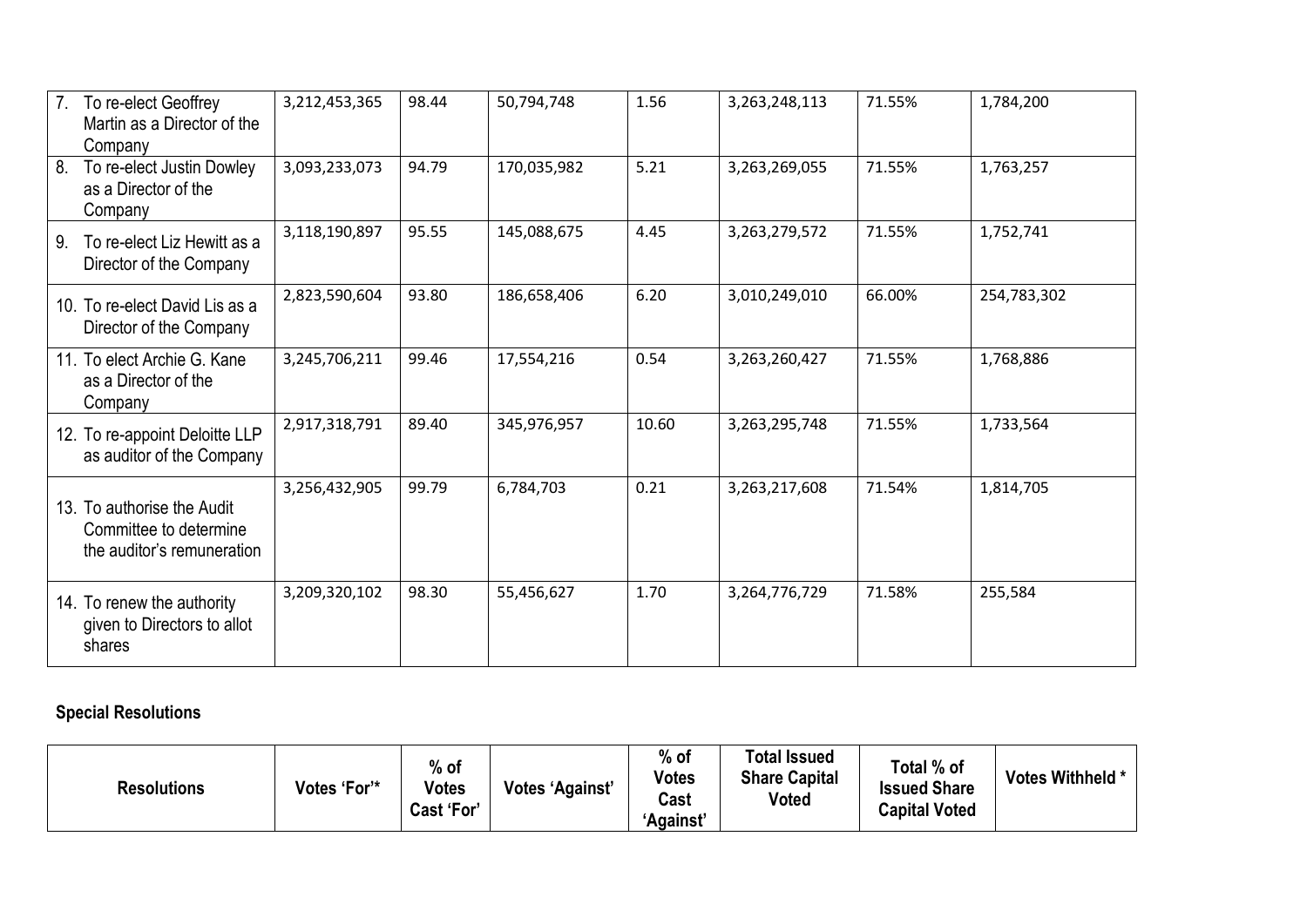| 15. To give the Directors<br>authority to allot equity<br>securities without<br>application of pre-emption<br>rights                                                                                                    | 3,263,975,331 | 99.98 | 591,722     | 0.02 | 3,264,567,053 | 71.57% | 465,260   |
|-------------------------------------------------------------------------------------------------------------------------------------------------------------------------------------------------------------------------|---------------|-------|-------------|------|---------------|--------|-----------|
| 16. To give the Directors<br>authority to allot equity<br>securities used only for the<br>purpose of financing a<br>transaction which the<br>Directors determine to be<br>an acquisition or other<br>capital investment | 3,147,063,122 | 96.40 | 117,538,348 | 3.60 | 3,264,601,470 | 71.58% | 430,842   |
| 17. To authorise market<br>purchase of shares                                                                                                                                                                           | 3,216,880,298 | 98.59 | 45,878,897  | 1.41 | 3,262,759,195 | 71.53% | 2,263,107 |
| To approve the calling of a<br>18.<br>general meeting other<br>than an Annual General<br>Meeting on no less than<br>14 days' notice                                                                                     | 3,140,349,406 | 96.23 | 122,940,450 | 3.77 | 3,263,289,856 | 71.55% | 1,742,457 |

There are currently 4,561,086,726 Ordinary Shares of 48/7 pence in Melrose Industries PLC in issue.

- \* Includes discretionary votes
- \*\* A vote 'Withheld' is not a vote in law and is not counted in the calculation of the proportion of votes 'For' or 'Against' a resolution.

#### **2. Resolutions submitted to National Storage Mechanism**

Melrose Industries PLC has today submitted to the National Storage Mechanism, copies of resolutions passed at the Annual General Meeting on 10 May 2018 concerning items other than ordinary business. These documents will shortly be available for inspection at:

Melrose Industries PLC 11th Floor The Colmore Building 20 Colmore Circus Queensway Birmingham West Midlands B4 6AT